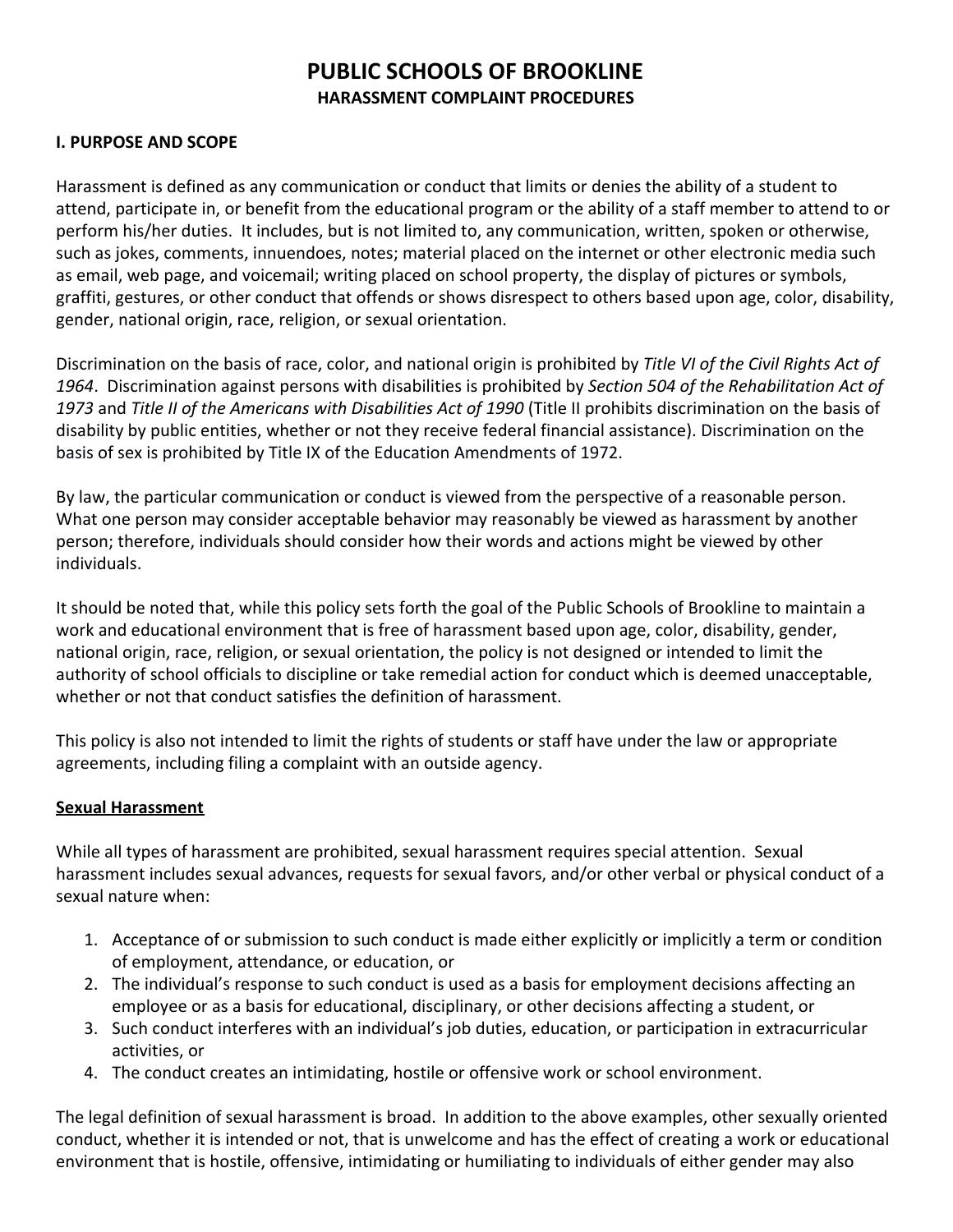constitute sexual harassment. While it is not possible to list all circumstances that may constitute such harassment, examples may include references to sexual conduct, comments on an individual's body, unwelcome leers, and suggestive or insulting comments.

#### **II. FILING A COMPLAINT**

Any student or employee who believes that the Public Schools of Brookline has discriminated against or harassed him/her because of his/her age, color, disability, gender, national origin, race, religion, or sexual orientation in admission to, access to, treatment in, or employment in its services, programs, and activities may file a complaint with a building-based Complaint Manager (names may be found in the Office of the Principal/Head of School). In addition to the Complaint Managers, complaints may also be filed with the "Complaint Administrators" listed below.

> Lisa Richardson, Director of Human Resources (employees) Maria Letasz, Director of Guidance and Clinical Services (students)

Willfully filing of a false complaint is strictly prohibited.

#### **Student Complaints, in particular**

A student who believes that he/she is the victim of harassment should report the matter to a teacher, counselor, or administrator who in turn will notify the Complaint Manager in the school. As an alternative, a student may report directly to a Complaint Manager. Notice of each school's Complaint Managers will be posted in a prominent location in the school.

All employees of the Public Schools of Brookline must respond to complaints by students of harassment by notifying the building principal or appointed Complaint Manager. Employees are required to take every report of harassment seriously.

A student may also file a complaint alleging harassment by contacting the Complaint Administrator:

Maria Letasz, Ed.D. Director of Guidance and Clinical Services District Title IX, Title VI, and Section 504 Coordinator (students) 2 Clark Road, Brookline, MA 02445 (617)730-2460

The Deputy Superintendent for Student Services, the Deputy Superintendent for Teaching and Learning, and the Deputy Superintendent for Administration and Finance are also available to provide information about this policy and the Public Schools of Brookline complaint process.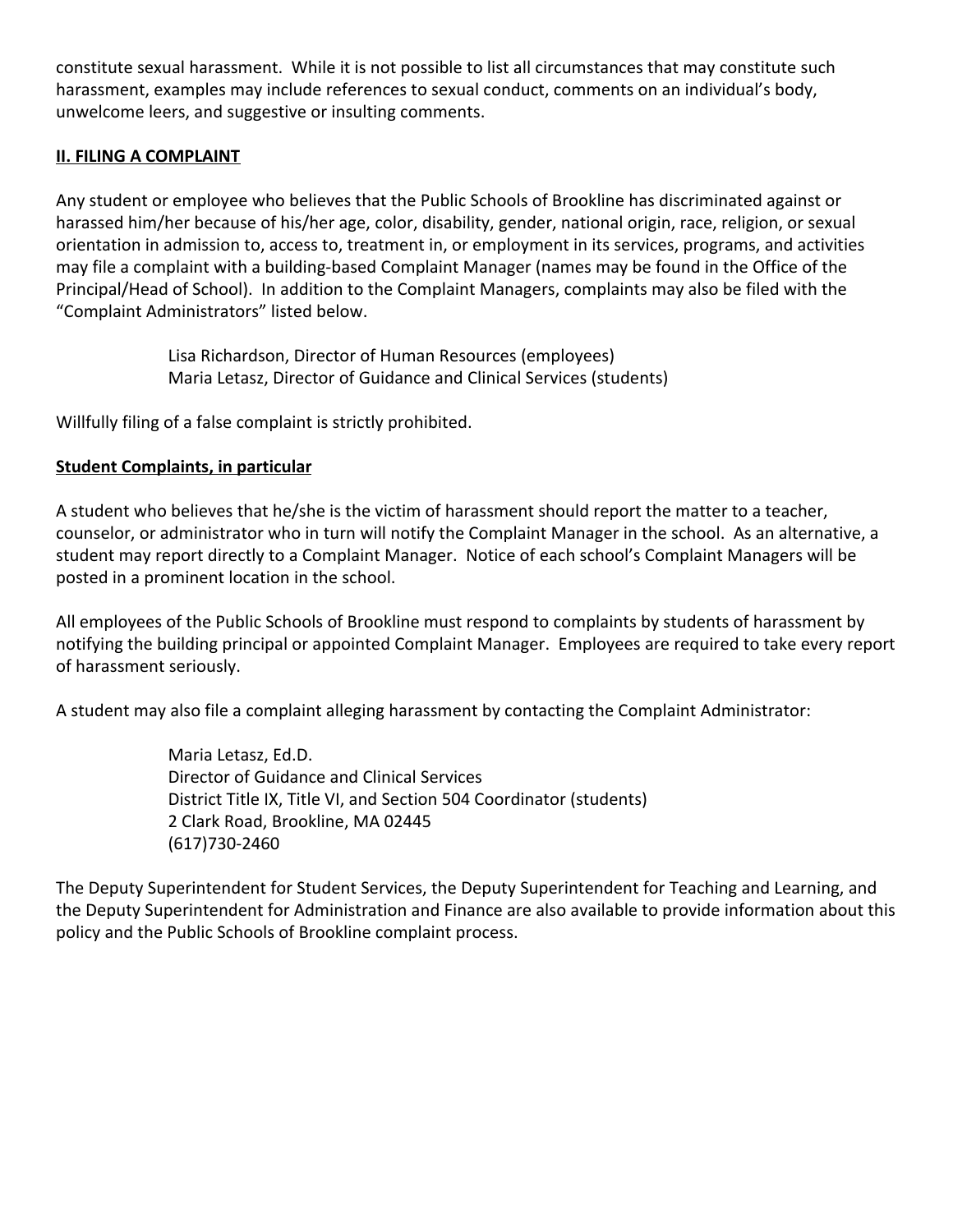## **Complaints of Discrimination Based Upon Disability**

A person who alleges discrimination on the basis of disability relative to the identification, evaluation, or educational placement of a person, who because of a disability needs or is believed to need special education or related services, pursuant to Section 504 of the Rehabilitation Act of 1973, Chapter 766, and/or the Individuals with Disabilities Education Act, must use the procedure outlined in the Massachusetts Department of Education Parents' Rights Brochure rather than this Complaint Procedure. A copy of the brochure is available from the following individual:

> Maria Letasz, Ed.D. Director of Guidance and Clinical Services District Title IX, Title VI, and Section 504 Coordinator (students) 2 Clark Road, Brookline, MA 02445 (617)730-2460

A person with a complaint involving discrimination on the basis of disability other than that described above may either use this Complaint Procedure or file the complaint with the U.S. Department of Education at the address provided at the end of this Complaint procedure.

#### **III. CONTENTS OF COMPLAINTS**

The Public Schools of Brookline urges all individuals in the school community to bring any complaint of harassment to the attention of school personnel IMMEDIATELY so that they can resolve the issue. The complaint must be in writing. The Complaint Administrator, Complaint Manager, or any person of the complainant's choosing may assist the complainant with filing the complaint. The written dated complaint must include the following information: (Form attached)

- 1. The name and school of the complainant (or address and telephone number if not a student or employee).
- 2. The name of the complainant's representative, if any (and address and telephone number if not a student or employee).
- 3. If known, the name of the person(s) alleged to have caused the discrimination or harassment (respondent). If not known, then give a detailed description of the respondent.
- 4. A description, in as much detail as possible, of the alleged discrimination or harassment.
- 5. The date(s) of the alleged discrimination or harassment.
- 6. The name of all persons who have knowledge about the alleged discrimination or harassment (witnesses), as can be reasonably determined.
- 7. A description, in as much detail as possible, of how the complainant wants the complaint to be resolved.

## **IV. INVESTIGATION AND RESOLUTION OF THE COMPLAINT**

A Complaint Manager or the Complaint Administrator will promptly investigate every complaint, observing all relevant state and federal laws and regulations and school system policies and procedures, as well as applicable contractual requirements. If the investigator determines that harassment has occurred, a Complaint Manager or the Complaint Administrator will take appropriate action to end the harassment and to ensure that it is not repeated.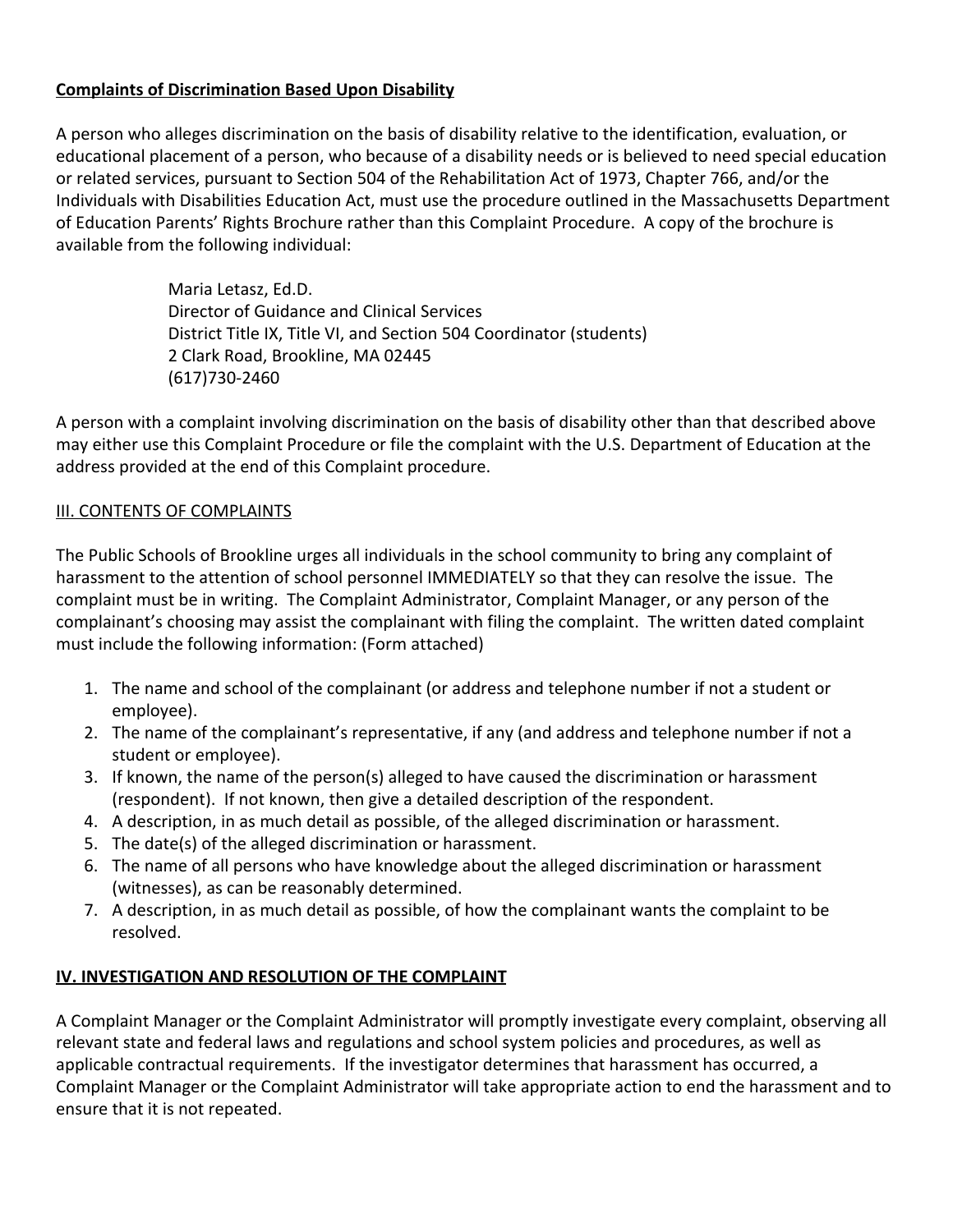Respondents will be informed of the charges as soon as a Complaint Manager or the Complaint Administrator deems appropriate based upon the nature of the allegations, the investigation required, and the action contemplated.

A Complaint Manager or the Complaint Administrator will interview witnesses whom he/she deems necessary and appropriate to determine the facts relevant to the complaint, and will gather other relevant information. Such interviews and gathering of information will be completed within approximately fifteen (15) school days of receiving the complaint.

Within approximately twenty (20) school days of receiving the complaint, Complaint Manager or the Complaint Administrator will meet the complainant and/or his/her representative to review the information gathered and, if applicable, to propose a resolution designed to stop the discrimination or harassment and to correct its effect. Within approximately ten (10) school days of the meeting with the complainant and/or representative, Complaint Manager or the Complaint Administrator will provide written disposition of the complaint to the complainant and/or representative and to the respondent(s).

Notwithstanding the above, it is understood that in the event a resolution contemplated by the Public Schools of Brookline involves disciplinary action against an employee or a student, the complainant will not be informed of such disciplinary action unless it directly involves the complainant (i.e. a directive to "stay away" from the complainant), as might occur as a result of a complaint or harassment.

Unless the allegation happens at the end of the school year, all the time lines specified above are school days and will be implemented as specified, unless the nature of the investigation or exigent circumstances prevent such implementation, in which case, the matter will be completed as quickly as practicable. If the time lines specified above are not met, the reason(s) for not meeting them must be clearly documented. In addition, it should be noted that in the event the respondent is subject to a collective bargaining agreement which sets forth a specific time line for notice and/or investigation of a complaint, such time lines will be followed.

After the case has been concluded, all records and paper work associated with the case will be forwarded to the Complaint Administrator, Dr. Maria Letasz, Coordinator of Title IX, Title VI, and Section 504 of the Rehabilitation Act. The Compliant Administrator will keep all paperwork in a locked file cabinet.

A Complaint Manager, a Complaint Coordinator, or the Superintendent may access the Complaint Administrators files only when investigating a second allegation involving individuals from their current investigation.

Confidentiality of complainants/respondents and witnesses will be maintained, to the extent consistent with the Public Schools of Brookline's obligations relating to investigation of complaints and the due process rights of individuals affected.

Retaliation against someone because he/she has filed a complaint under this Complaint Procedure is strictly prohibited.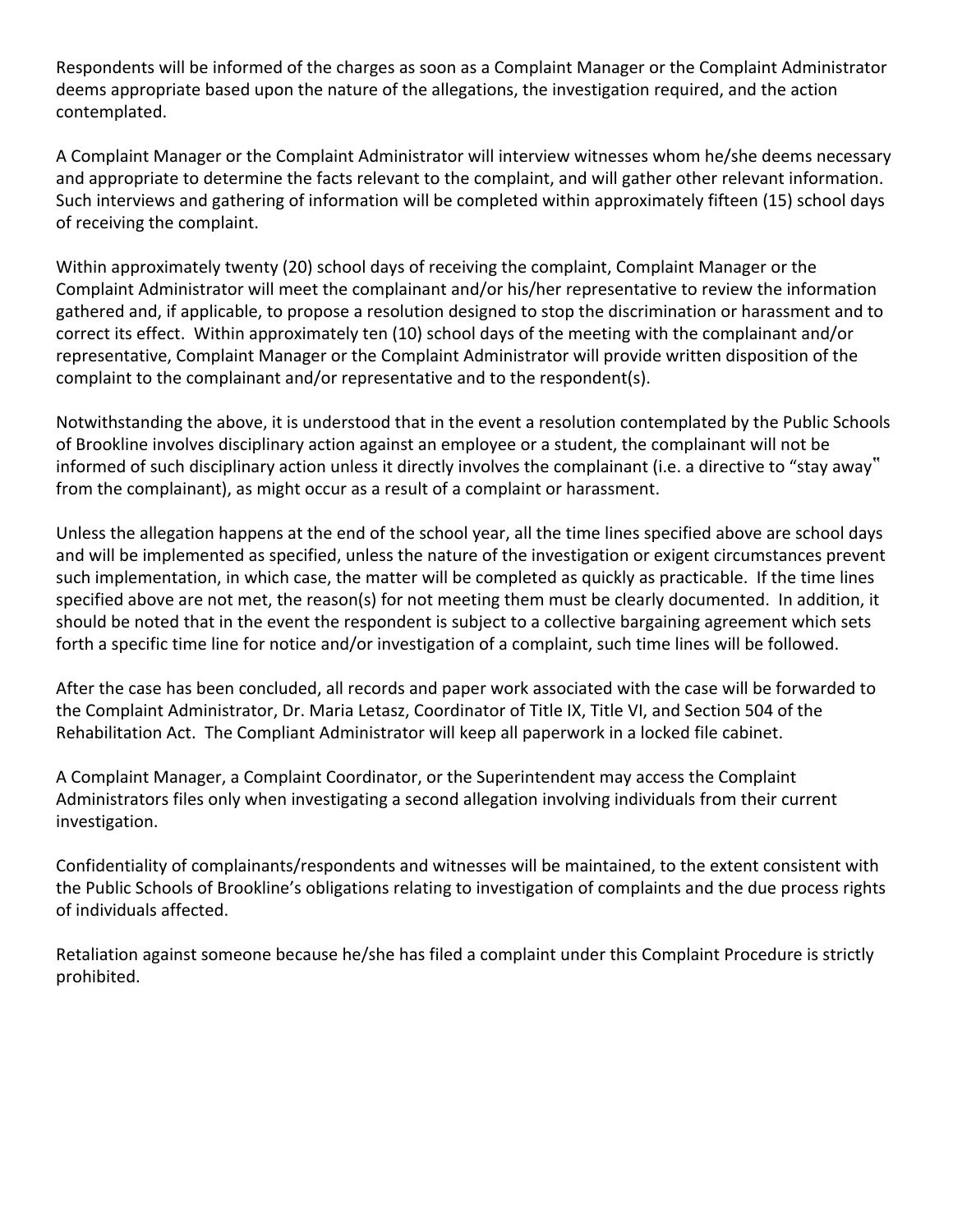## **Penalties**

Persons who engage in harassment or retaliation or who willfully files a false complaint will be subject to discipline, suspension, termination/expulsion or other sanctions, subject to applicable school system policies and procedures, as well as applicable contractual requirements.

Any disciplinary action imposed upon an employee or student is subject to applicable procedural requirements.

In certain cases, harassment of a student, and in particular, sexual harassment of a student may constitute child abuse under Massachusetts Law. Verbal sexual harassment of any child by anyone including school district employees/volunteers is recognized as a form of child abuse and a warning sign of actual physical or sexual abuse. A matter reported under this section shall be screened by a Complaint Manager or Complaint Administrator to determine whether an investigation is pursuant to the Child Abuse and Neglect Policy, The Sexual Harassment Policy, or both. If such abuse is determined to have happened, then the screener will file a reported immediately with the Department of Children and Families in accordance with the requirements of M.G.L. c. I 19, s. 51A. The Public Schools of Brookline will comply with all legal requirements governing the reporting of suspected cases of child abuse.

## **V. APPEALS**

If the complainant or respondent is not satisfied with the disposition by a Complaint Manager, the complainant/respondent/representative may appeal the disposition for an administrative review to one of the Complaint Administrators, identified in Section I above within twenty (20) school days. If the complainant or respondent is not satisfied with the disposition by a Complaint Administrator, the complainant may appeal for a second administrative review to the Deputy Superintendent for Student Services, as follows:

> Casey Ngo-Miller Deputy Superintendent for Student Services 333 Washington Street, Brookline, MA 02445 (617)730-2444

The Complaint Administrator/Deputy Superintendent for Student Services will issue a written response on the appeal to the complainant within ten (10) school days of receiving the appeal.

Generally, a complainant may file a complaint with the U.S. Department of Education, Office for Civil Rights, 5 Post Office Square, 8<sup>th</sup> Fl, Boston, Massachusetts 02109-3921, telephone (617)289-0111, TTY (800) 877-8339, Email: [OCR.Boston@ed.gov](mailto:OCR.Boston@ed.gov) or with OCR using OCR's electronic complaint form at the following website: <https://www2.ed.gov/about/offices/list/ocr/complaintform.pdf>

## **VI. REFERENCES**

State agencies that enforce laws prohibiting harassment or receive complaints thereunder include the Massachusetts Commission Against Discrimination (MCAD), which is located at One Ashburton Place, Boston, MA 02108, telephone (617) 727-3990; and the Massachusetts Department of Education, 350 Main Street, Malden, MA 02148-5023, telephone (781) 338-3300. Federal agencies responsible for enforcing federal laws prohibiting harassment include the Equal Employment Opportunity Commission (EEOC), One Congress Street, Boston, MA 02109, telephone (617) 565-3200, TDD Users (617) 565-3204; and the U.S. Department of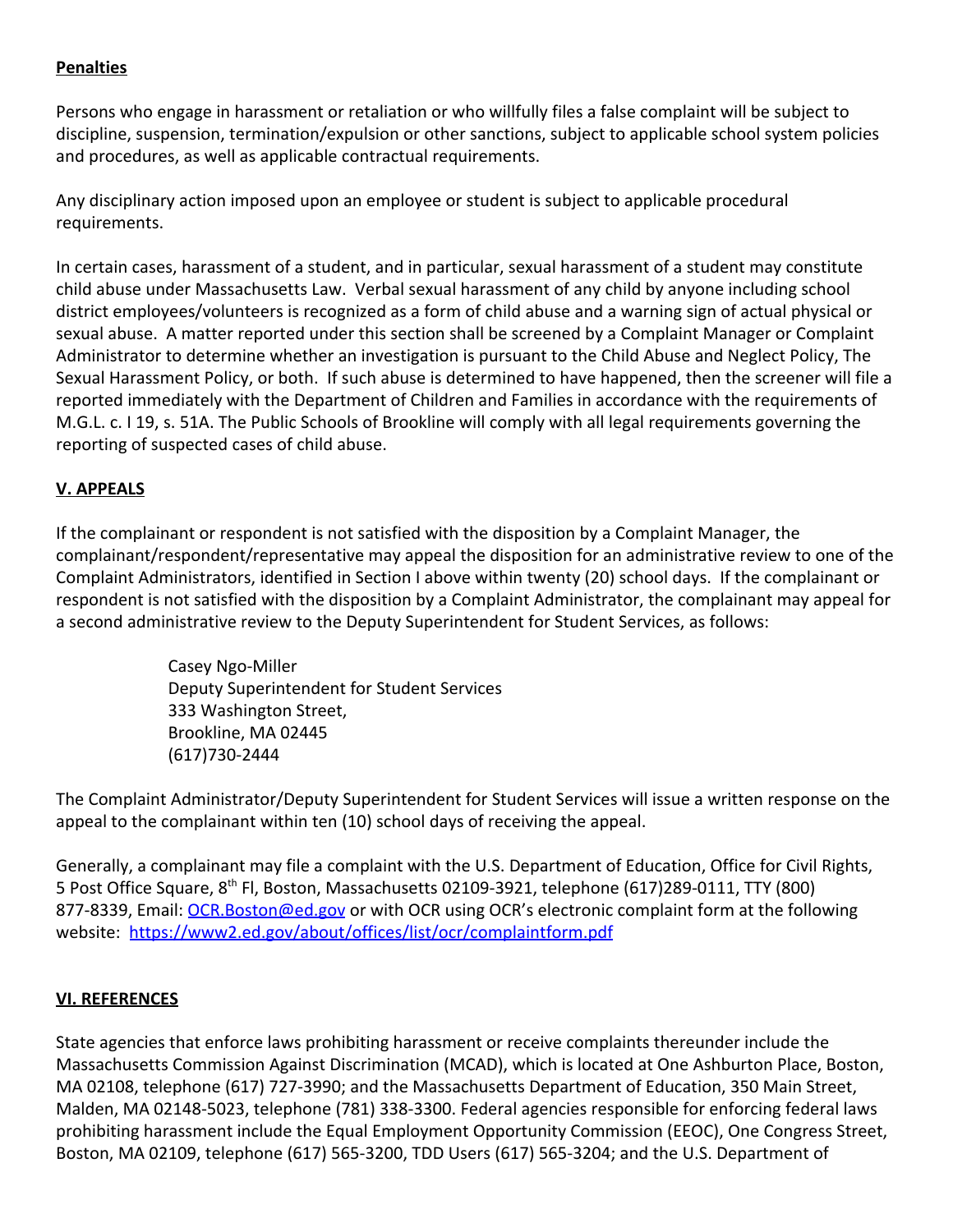Education for Civil Rights (OCR), J.W. McCormack POCH, Boston, MA 02109-4557, telephone (617) 223-9662, TTD Users (617) 2239695.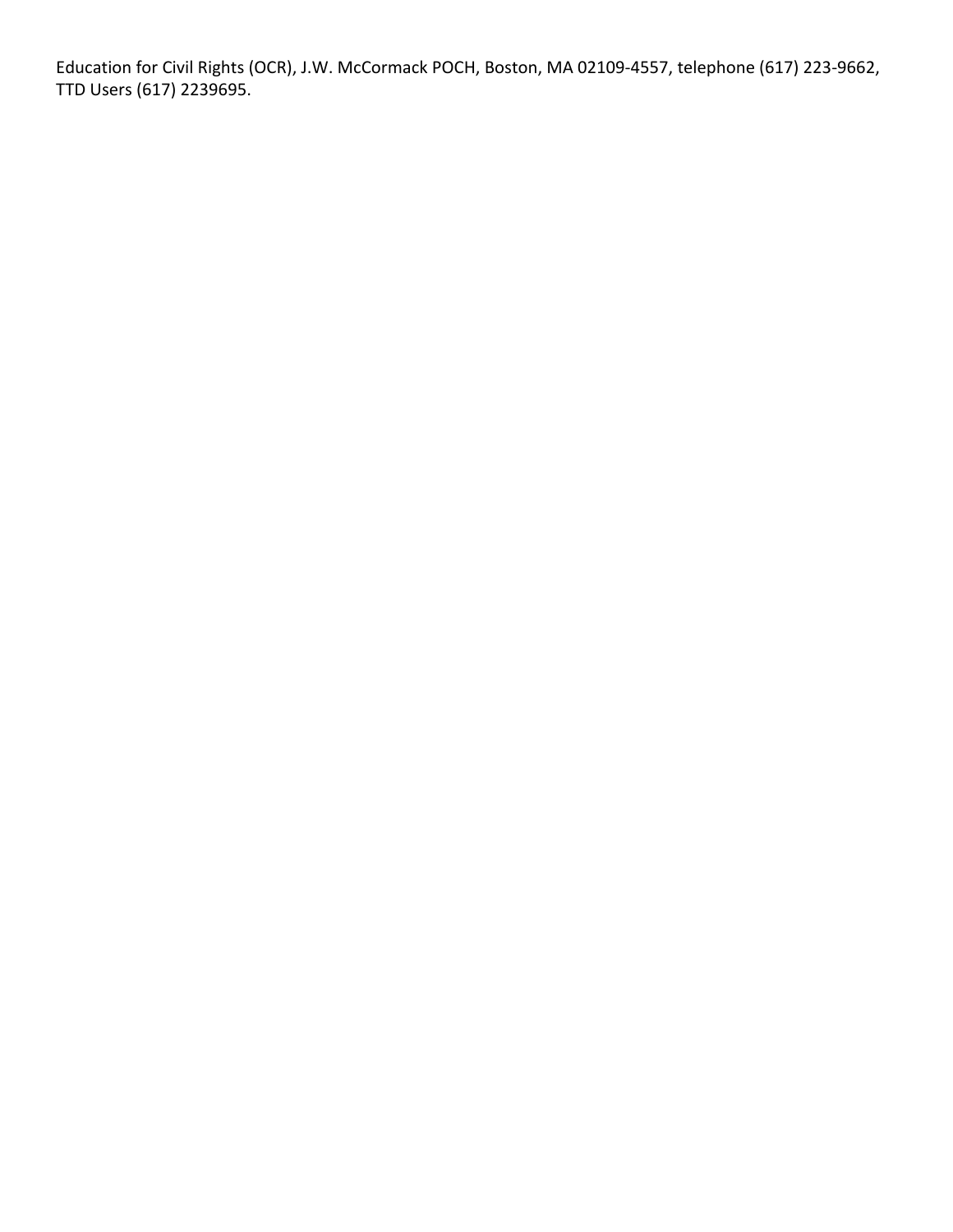# **The Public Schools of Brookline Complaint Form for Reporting Harassment**

Harassment is defined as any communication or conduct that limits or denies the ability of a student to attend, participate in, or benefit from the educational program. It includes, but is not limited to, any communication, written, spoken or otherwise, such as jokes, comments, innuendoes, notes; material placed on school property, the display of pictures or symbols, graffiti, gestures, or other conduct that offends or shows disrespect to others based on age, color, disability, gender, national origin, race, religion, or sexual orientation.

If you believe that you have been subjected to harassment you are encouraged to complete this form to the best of your ability and submit it to the Building Principal or District Coordinator for Title IX, Title IV, and Section 504 (students). You will not be retaliated against for filing a complaint. If you are more comfortable reporting verbally or in another manner, the district will complete this form, provide you with a copy and follow its harassment prevention policy by investigating the claim as outlined at the end of this form.

## **YOUR INFORMATION (for all persons making a complaint)**

| Your name:                                       |                                                                                   | Name of student (for parents/guardians):                                                                                                                                                                                                       |                                                                                                                       |  |  |  |
|--------------------------------------------------|-----------------------------------------------------------------------------------|------------------------------------------------------------------------------------------------------------------------------------------------------------------------------------------------------------------------------------------------|-----------------------------------------------------------------------------------------------------------------------|--|--|--|
| Home address:                                    |                                                                                   |                                                                                                                                                                                                                                                |                                                                                                                       |  |  |  |
| Home or cell phone:                              |                                                                                   | Email:<br><u> 1989 - Jan Stern Stern Stern Stern Stern Stern Stern Stern Stern Stern Stern Stern Stern Stern Stern Stern Stern Stern Stern Stern Stern Stern Stern Stern Stern Stern Stern Stern Stern Stern Stern Stern Stern Stern Stern</u> |                                                                                                                       |  |  |  |
| School:                                          | Grade/class:<br><u> 1989 - Johann Stein, mars an de British Barbara (b. 1989)</u> |                                                                                                                                                                                                                                                |                                                                                                                       |  |  |  |
|                                                  |                                                                                   | <b>COMPLAINT INFORMATION (for all persons making a complaint)</b>                                                                                                                                                                              |                                                                                                                       |  |  |  |
| 1. Your complaint of harassment is made against: |                                                                                   |                                                                                                                                                                                                                                                |                                                                                                                       |  |  |  |
|                                                  | Name:                                                                             |                                                                                                                                                                                                                                                | <u> 1980 - Jan Samuel Barbara, martin a shekara tsara 1980 - An tsara 1980 - An tsara 1980 - An tsara 1980 - An t</u> |  |  |  |
|                                                  | School:                                                                           |                                                                                                                                                                                                                                                |                                                                                                                       |  |  |  |
|                                                  |                                                                                   |                                                                                                                                                                                                                                                |                                                                                                                       |  |  |  |
|                                                  |                                                                                   |                                                                                                                                                                                                                                                |                                                                                                                       |  |  |  |
| School/work location (if known):                 |                                                                                   |                                                                                                                                                                                                                                                | <u> 1989 - John Stone, amerikansk politiker (d. 1989)</u>                                                             |  |  |  |
| Relationship to you (please check one below):    |                                                                                   |                                                                                                                                                                                                                                                |                                                                                                                       |  |  |  |
| $\Box$ Other student                             | $\Box$ Teacher                                                                    | $\Box$ Other staff member                                                                                                                                                                                                                      | $\Box$ Other (please describe)                                                                                        |  |  |  |
|                                                  |                                                                                   |                                                                                                                                                                                                                                                | (Please use additional sheets of paper if the complaint is against multiple people.)                                  |  |  |  |
|                                                  |                                                                                   | sheets of paper if necessary and attach relevant documents or evidence.                                                                                                                                                                        | 2. Please describe what happened and how it is affecting you and your education. Please use additional                |  |  |  |
|                                                  |                                                                                   |                                                                                                                                                                                                                                                |                                                                                                                       |  |  |  |
|                                                  |                                                                                   |                                                                                                                                                                                                                                                |                                                                                                                       |  |  |  |
|                                                  |                                                                                   |                                                                                                                                                                                                                                                |                                                                                                                       |  |  |  |
|                                                  |                                                                                   |                                                                                                                                                                                                                                                |                                                                                                                       |  |  |  |